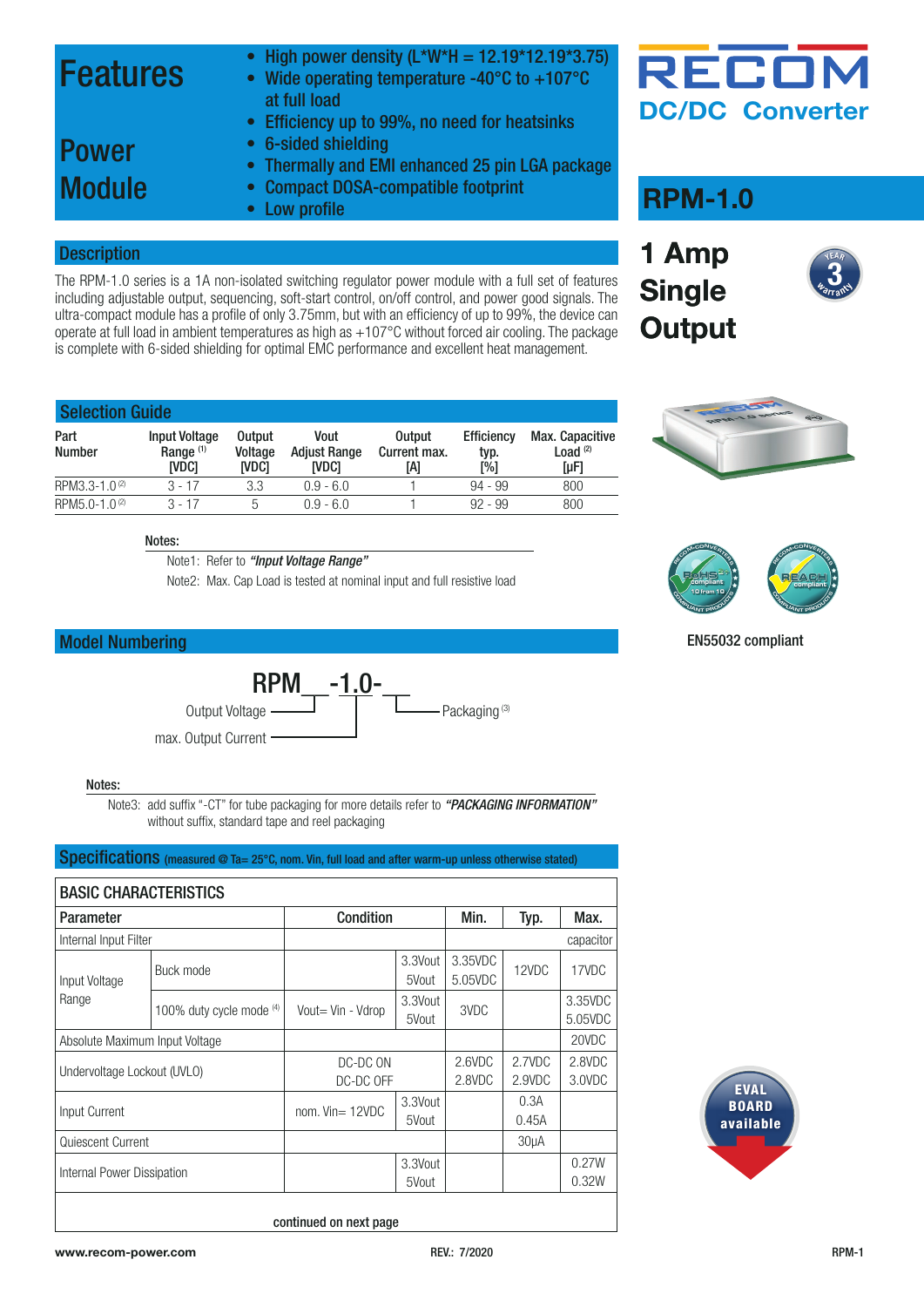# **RPM-1.0 Series**

#### Specifications (measured @ Ta= 25°C, nom. Vin, full load and after warm-up unless otherwise stated)

| Parameter                              | <b>Condition</b>                                                                              | Min.   | Typ.           | Max.                                                                                      |
|----------------------------------------|-----------------------------------------------------------------------------------------------|--------|----------------|-------------------------------------------------------------------------------------------|
| Output Voltage Trimming (5)            |                                                                                               | 0.9VDC |                | 6VDC                                                                                      |
| Minimum Dropout Voltage (Vdrop) (6)    | Vin min. $=$ Vdrop $+$ Vout                                                                   |        | 50mV/A         |                                                                                           |
| Minimum Load                           |                                                                                               | $0\%$  |                |                                                                                           |
| Start-up Time                          | without using soft start function/ power up<br>using CTRL function                            |        | 1.6ms<br>1.5ms |                                                                                           |
| Rise-time                              |                                                                                               |        | 1.4ms          |                                                                                           |
| ON/OFF CTRL                            | DC-DC ON<br>DC-DC OFF                                                                         |        |                | Open or $0.9V < V_{\text{CTRI}} < V$ in<br>Short or -0.3V <v<sub>CTRI &lt;0.45VDC</v<sub> |
| Input Current of CTRL Pin              | DC-DC OFF                                                                                     |        | $1.2\mu A$     |                                                                                           |
| <b>Standby Current</b>                 | DC-DC OFF                                                                                     |        | $15\mu$ A      |                                                                                           |
| Internal Operating Frequency           |                                                                                               |        | 1.25MHz        |                                                                                           |
| Output Ripple and Noise <sup>(7)</sup> | 20MHz BW, 800hm @ 100MHz                                                                      |        | 60mVp-p        |                                                                                           |
| Absolute Maximum Capacitive Load       | below 1 second start up + $C_{ss}$ = 3700nF<br>below 1 second start up without softstart mode |        |                | 42000µF<br>800 <sub>u</sub> F                                                             |

Notes:

Note4: As input approaches output voltage set point, device enters 100% duty cycle mode. in 100% duty cycle

mode, Vout equals Vin minus dropout voltage (see Dropout vs. Load graph)

Note5: For more detailed information, please refer to trim table or calculation on page RPM-3

Note6: Required dropout voltage per 1A output current to be within accuracy (see Dropout vs. Load graph)

Note7: Measurements are made with a 22µF MLCC across output (low ESR)

Efficiency vs. Load

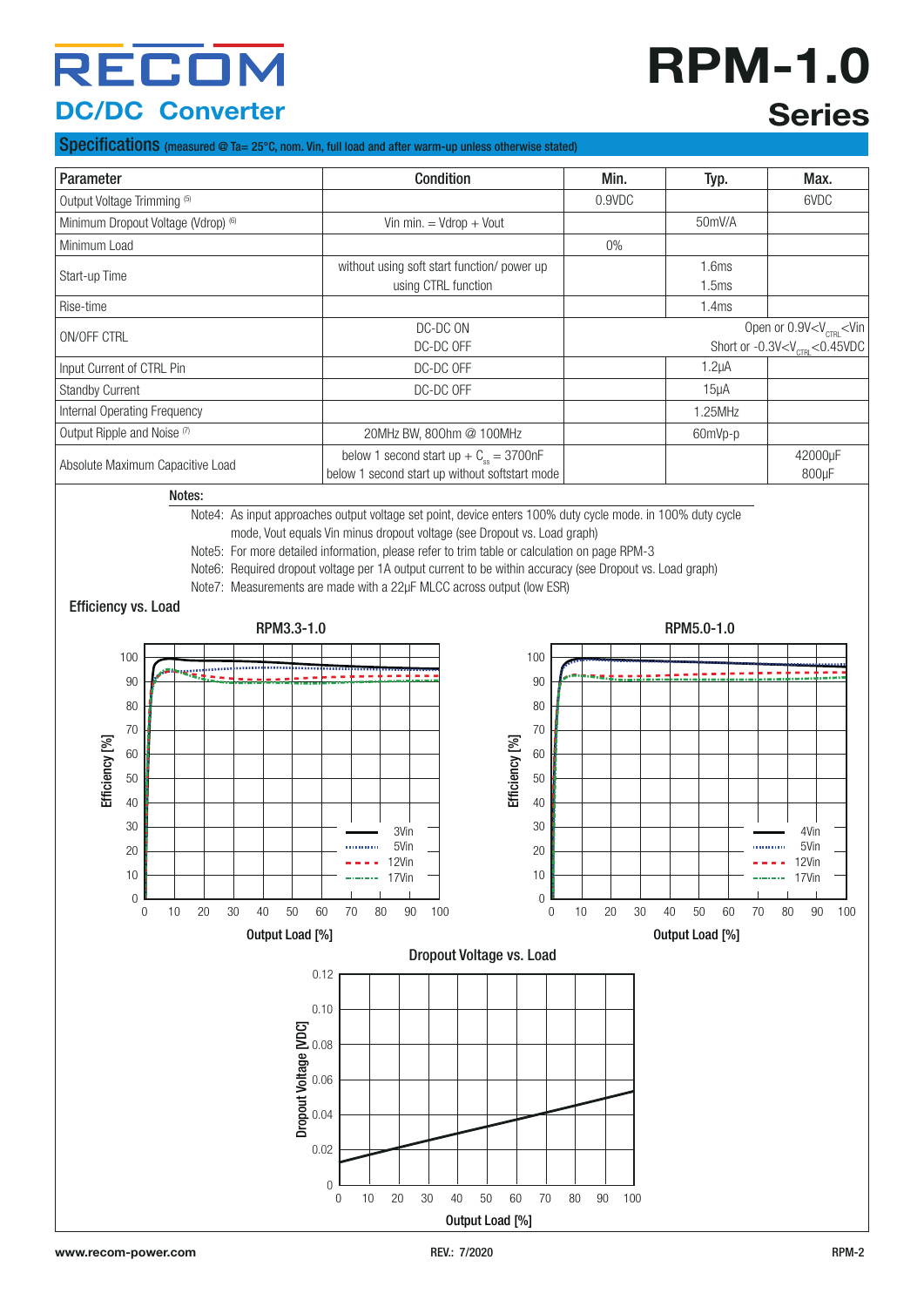**RPM-1.0 Series**

Specifications (measured @ Ta= 25°C, nom. Vin, full load and after warm-up unless otherwise stated)

#### OUTPUT VOLTAGE TRIMMING

The RPM series offers the feature of trimming the output voltage over a range between 0.9V and 6V by using external trim resistors. The values for trim resistors shown in trim tables below are according to standard E96 values; therefore, the specified voltage may slightly vary.





| $Vout_{\text{non}}$        | $=$ nominal output voltage           | <b>IVDCI</b> |
|----------------------------|--------------------------------------|--------------|
| Vout <sub>set</sub>        | $=$ trimmed output voltage           | <b>IVDCI</b> |
| $V_{ref}$                  | = reference voltage                  | [VDC]        |
| $R_{_{\text{up}}}$         | $=$ trim up resistor                 | $[\Omega]$   |
| $\mathsf{R}_{_{\sf down}}$ | $=$ trim down resistor               | $[\Omega]$   |
|                            | $R_1, R_2, R_3$ = internal resistors | $[\Omega]$   |

| $Vout_{nom}$ | R.           | R.          | R.           | ref     |
|--------------|--------------|-------------|--------------|---------|
| 3.3VDC       | $376k\Omega$ | 1k $\Omega$ | $471k\Omega$ | 0.81VDC |
| 5VDC         | $344k\Omega$ |             | $431k\Omega$ |         |

#### Calculation:



#### Practical Example RPM3.3-1.0:

$$
\mathbf{R}_{\mathsf{up}} = \left[\begin{array}{c}376\mathsf{k} \\ 4.3 \cdot 3.3\end{array}\right] \cdot 1\mathsf{k} = \begin{array}{c}375\mathsf{k}\Omega\end{array}
$$

|            | (Vout <sub>set</sub> - $V_{ref}$ ) x $R_3$ |  |
|------------|--------------------------------------------|--|
| $R_{down}$ | Vout <sub>nom</sub> - Vout <sub>set</sub>  |  |

$$
\mathbf{R}_{\text{down}} = \left[ \frac{(1.8 - 0.81) \times 471 \text{k}}{3.3 - 1.8} \right] = \frac{\mathbf{311 k} \Omega}{}
$$

 $R_{\text{up}}$  according to E96  $\approx$  374k $\Omega$  according to E96  $\approx$  309k $\Omega$ 

#### RPM3.3-1.0

#### Trim up

| $111111 \text{ up}$        |      |      |      |      |      |      |      |      |      |      |                                                                                                                                                                              |
|----------------------------|------|------|------|------|------|------|------|------|------|------|------------------------------------------------------------------------------------------------------------------------------------------------------------------------------|
| Vout $_{\text{set}} =$     | 3.5  | 3.7  | 3.9  | 4.1  | 4.3  | 4.5  | 4.7  | 5.0  | 5.5  | 6.0  | [VDC]                                                                                                                                                                        |
| $R_{up}$ (E96) $\approx$   | 1M91 | 953k | 634k | 475k | 374k | 316k | 267k | 221k | 169k | 137k | $[\Omega] % \centering \includegraphics[width=0.9\columnwidth]{figures/fig_10.pdf} \caption{The figure shows the number of parameters in the left and right.} \label{fig:2}$ |
| Trim down                  |      |      |      |      |      |      |      |      |      |      |                                                                                                                                                                              |
| $Vout_{set} =$             | 3.0  | 2.7  | 2.5  | 2.2  | 2.0  | 1.8  | 1.5  | 1.2  | 1.0  | 0.9  | [VDC]                                                                                                                                                                        |
| $R_{down}$ (E96) $\approx$ | 3M40 | 1M47 | 1M   | 590k | 432k | 309k | 182k | 86k6 | 39k2 | 17k4 | $[\Omega] % \centering \includegraphics[width=0.9\columnwidth]{figures/fig_10.pdf} \caption{The figure shows the number of parameters in the left and right.} \label{fig:2}$ |
| RPM5.0-1.0<br>Trim up      |      |      |      |      |      |      |      |      |      |      |                                                                                                                                                                              |
| $Vout_{set} =$             | 5.1  | 5.2  | 5.3  | 5.4  | 5.5  | 5.6  | 5.7  | 5.8  | 5.9  | 6.0  | [VDC]                                                                                                                                                                        |
| $R_{up}$ (E96) $\approx$   | 3M32 | 1M69 | 1M15 | 866k | 681k | 576k | 487k | 422k | 383k | 340k | $[\Omega] % \centering \includegraphics[width=0.9\columnwidth]{figures/fig_10.pdf} \caption{The figure shows the number of parameters in the left and right.} \label{fig:2}$ |

#### Trim down

| Vout <sub>set</sub>           | ⊃י ד | 1. J | $\sim$ $-$<br>u.u | $\cap$<br>u.u | $\sim$<br>ے ، ب<br>$\sim$ | ı.o  | ن. ا | $\cdot$ $\sim$ | $\cdot$ $\circ$ | 0.9  | [VDC]      |
|-------------------------------|------|------|-------------------|---------------|---------------------------|------|------|----------------|-----------------|------|------------|
| $R_{down}$ (E96)<br>$\approx$ | 3M16 | 1M37 | 768k              | 634k          | 294k                      | 133k | 84k5 | 44k2           | 20k5            | 9k53 | $[\Omega]$ |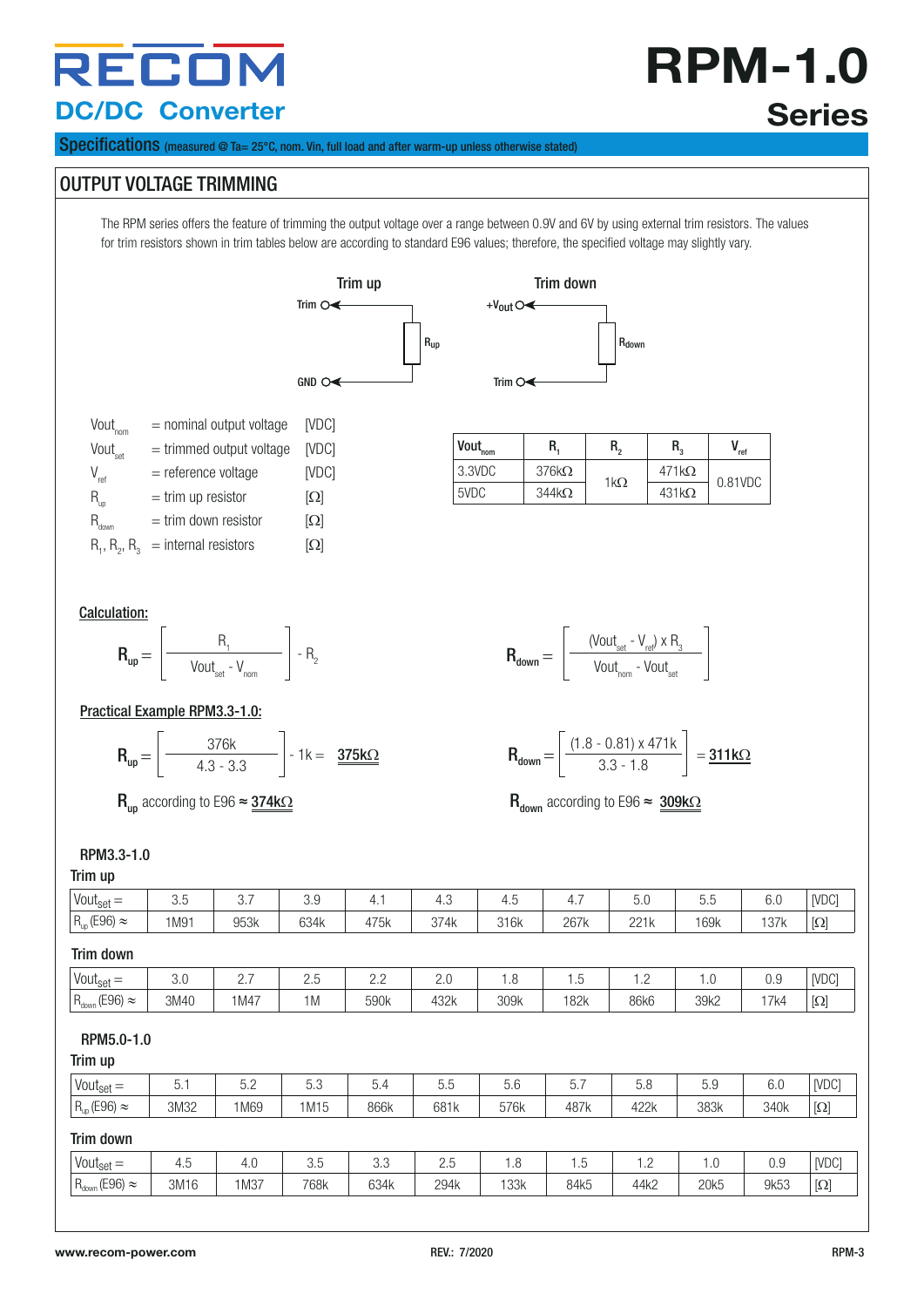## **RPM-1.0 Series**

Specifications (measured @ Ta= 25°C, nom. Vin, full load and after warm-up unless otherwise stated)

#### REMOTE SENSE



The output voltage can be adjusted via the trim and sense functions.

The maximum output voltage from Trim and Sense function combined is 5.5VDC. Derating may be required when using Trim and/or sense functions.

 $\text{RW}_1$  ... wire losses +  $R_{up}$  ... trim up resistor  $R_{down}^{up}$  ... trim down resistor

#### POSITIVE TO NEGATIVE



 $C_1$  and  $C_2$  may be added to reduced ripple and should be fitted close to the converter pins.

Notes:

Note8: RECOM Power Modules can also be used to convert a positive voltag into a negative voltage. Parameters such as maximum Vin, efficiency and maximum operating temperature are reduced. Please contact RECOM for further details.

| <b>REGULATIONS</b>        |                                  |                                           |
|---------------------------|----------------------------------|-------------------------------------------|
| Parameter                 | Condition                        | Value                                     |
| Output Accuracy           |                                  | $\pm 3.0\%$ max.                          |
| Line Regulation           | low line to high line, full load | 0.25% typ. $/ \pm 3.0$ % max.             |
| Load Regulation           | 0% to 100% load                  | 0.5% typ. / 3.0% max.                     |
| Soft-Start Time           |                                  | refer to soft-start capacitor calculation |
|                           | 100% - 10% load step             | 200mV max.                                |
|                           | recovery time                    | 6ms typ. $\vert$                          |
| <b>Transient Response</b> | 25% load step change             | 150mV max.                                |
|                           | recovery time                    | $500\mu s$ typ.                           |

#### Sequencing Multiple Modules

The SEQ pin can be used to program the rising edge of the output voltage. An internal current source charges a soft-start capacitor which is connected from the sequencing pin to GND. The following equation is used to calculate the soft-start capacitor:

- $C_{ss}$  = soft-start capacitor<br> $C_{ss}$  = sum of all soft-star
- $s =$  sum of all soft-start currents of all sequenced modules
- I t  $\int_{\text{ss}}^{\infty}$  = required soft-start time
- $=$  number of RPMs

 $\textbf{C}_{\text{ss}} = \frac{\textbf{t}_{\text{ss}} \times \textbf{I}_{\text{ss}}}{1.25 \text{V}}$  - n x 3.3nF

Note: there is a 3.3nF internal soft-start capacitor, and there are different constant current sources in the modules which leads to different preset soft-start times.

|      | l ( [μA] |      | Preset soft-start time [us] |      |      |  |
|------|----------|------|-----------------------------|------|------|--|
| Min. | Tvp.     | Max. | Min.                        | Tvp. | Max. |  |
| 4.5  | 5.0      | 5.5  | 750                         | 825  | 920  |  |

continued on next page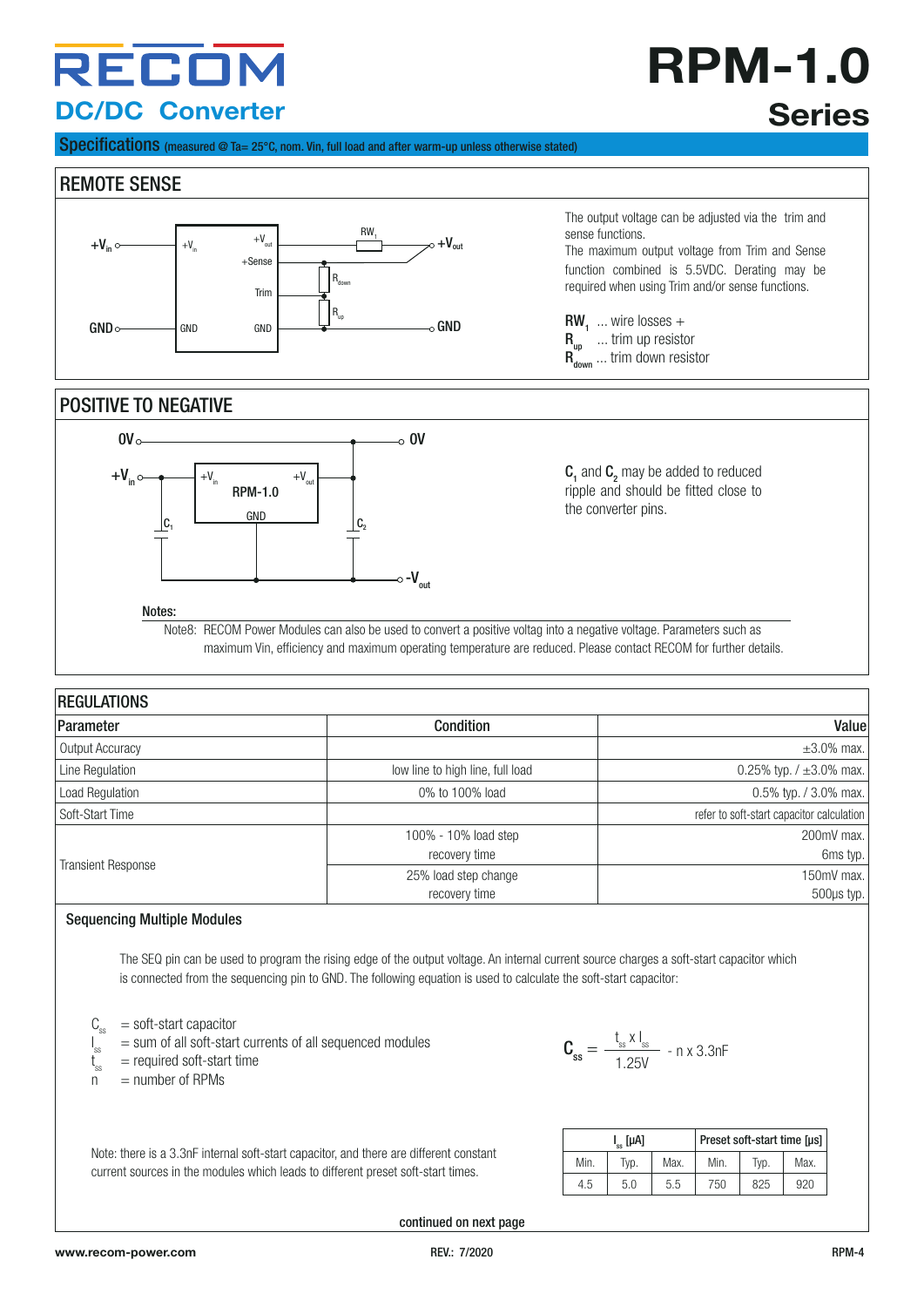# **RPM-1.0 Series**

#### Specifications (measured @ Ta= 25°C, nom. Vin, full load and after warm-up unless otherwise stated)

To sequence multiple power module start-up times the power good (PGood) pin and the CTRL pin may be used. In below schematic, the RPM(n) starts after RPM(1) reaches its set output voltage and the power good signal is set to high which then enables RPM(n). After RPM(n) reaches its set output voltage, it enables RPM(n+1).



To sequence multiple converters to start at the same time (set output voltage is reached at the same time), the following schematic may be used:

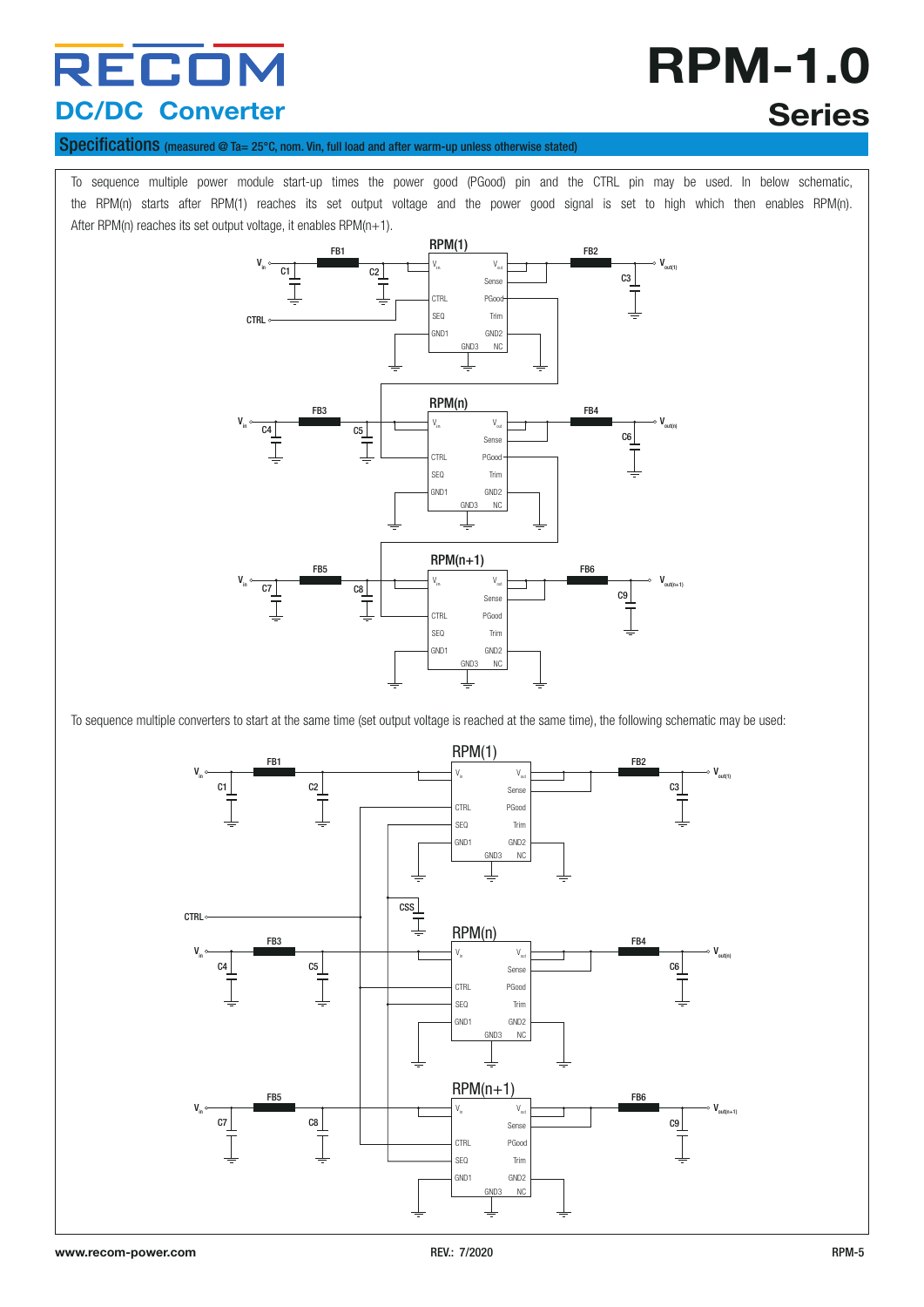# **RPM-1.0 Series**

Specifications (measured @ Ta= 25°C, nom. Vin, full load and after warm-up unless otherwise stated)

| <b>PROTECTIONS</b>                |                                            |                         |                                                             |  |  |  |  |  |  |
|-----------------------------------|--------------------------------------------|-------------------------|-------------------------------------------------------------|--|--|--|--|--|--|
| Parameter                         | <b>Condition</b>                           | Value                   |                                                             |  |  |  |  |  |  |
| Short Circuit Protection (SCP)    |                                            | $50 \text{m}\Omega$     | constant current mode                                       |  |  |  |  |  |  |
| Short Circuit Input Current       |                                            | without soft-start mode | 75mA typ.                                                   |  |  |  |  |  |  |
| Over Current Protection (OCP)     |                                            | with soft-start mode    | 120%, pulse by pulse current limitation                     |  |  |  |  |  |  |
| Over Temperature Protection (OTP) | case temperature<br>(measured on tc point) | DC-DC OFF<br>DC-DC ON   | 110°C, auto restart after cool down<br>$100^{\circ}$ C typ. |  |  |  |  |  |  |

| <b>ENVIRONMENTAL</b>             |                                                                              |                                                                            |                                                                                                                                                                                            |  |  |  |
|----------------------------------|------------------------------------------------------------------------------|----------------------------------------------------------------------------|--------------------------------------------------------------------------------------------------------------------------------------------------------------------------------------------|--|--|--|
| <b>Parameter</b>                 | Condition                                                                    | Value                                                                      |                                                                                                                                                                                            |  |  |  |
| Operating Temperature Range (9)  | @ natural convection 0.1m/s (refer to derating graph)                        | -40 $^{\circ}$ C to +105 $^{\circ}$ C                                      |                                                                                                                                                                                            |  |  |  |
| Maximum Case Temperature         | measured on tc point (see dimension drawing)                                 | $+110^{\circ}$ C                                                           |                                                                                                                                                                                            |  |  |  |
| <b>Temperature Coefficient</b>   | $@ + 65°C$ Tamb                                                              | $0.02\%$ /K                                                                |                                                                                                                                                                                            |  |  |  |
| Thermal Impedance <sup>(9)</sup> | 0.1m/s, horizontal (Tcase to Tamb)                                           | 8K/W                                                                       |                                                                                                                                                                                            |  |  |  |
| Operating Altitude               | with derating @ natural convection 0.1m/s (refer to altitude vs. load graph) | 5000m                                                                      |                                                                                                                                                                                            |  |  |  |
| <b>Operating Humidity</b>        | non-condensing                                                               |                                                                            | 5% - 95% RH max.                                                                                                                                                                           |  |  |  |
| <b>Shock</b>                     | MIL-STD-810G, Method 516.6, Procedure I                                      | 40g, 11ms, saw-tooth, 3 shocks $\pm$ per axis<br>3 axis; unit is operating |                                                                                                                                                                                            |  |  |  |
|                                  | MIL-STD-810G, Method 516.6, Procedure IV                                     | drop on 50mm plywood on concrete<br>26 times from 1 meter                  |                                                                                                                                                                                            |  |  |  |
| <b>Temperature Cycling</b>       | MIL-STD-883F, Method 1010, Condition A                                       | powered -50 $\degree$ C to +85 $\degree$ C, 300 cycles                     |                                                                                                                                                                                            |  |  |  |
| Random Vibration                 | MIL-STD-810G, Method 514.6, Procedure I, Category 24                         |                                                                            | Category 24 - Figure 514.6E-1 - power spectral<br>density = $0.04g^{2}/Hz$ at 20Hz -1000Hz;<br>-6dB/octave at $1000$ Hz $-$ 2000Hz;<br>60 minutes x 3 axis; unit is operating during tests |  |  |  |
| <b>MTBF</b>                      | according to MIL-HDBK-217F, G.B. @ full load                                 | $+25^{\circ}$ C<br>$+85^{\circ}$ C                                         | $2900 \times 10^3$ hours<br>$950 \times 10^3$ hours                                                                                                                                        |  |  |  |

Notes:

Note9: tested with a eurocard 160x100mm 70µm copper, 4 layer

#### Derating Graph<sup>(9)</sup>

(@ chamber and natural convection 0.1m/s)

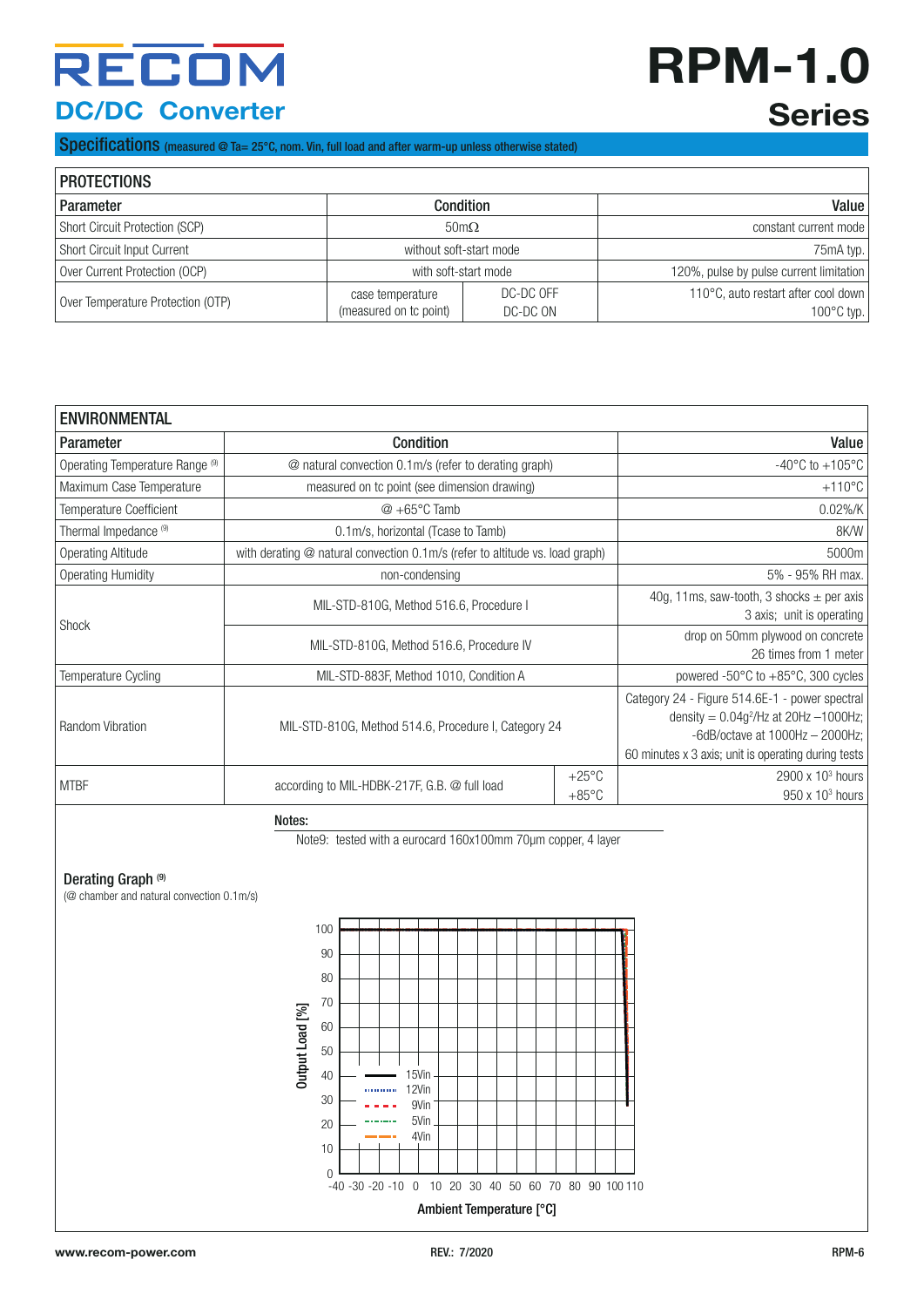## **RPM-1.0 Series**

Specifications (measured @ Ta= 25°C, nom. Vin, full load and after warm-up unless otherwise stated)

| <b>SAFETY AND CERTIFICATIONS</b>                                                     |              |                      |                                                            |                                                                                                                                                         |                                                                                                                     |                                                     |
|--------------------------------------------------------------------------------------|--------------|----------------------|------------------------------------------------------------|---------------------------------------------------------------------------------------------------------------------------------------------------------|---------------------------------------------------------------------------------------------------------------------|-----------------------------------------------------|
| Certificate Type (Safety)                                                            |              |                      |                                                            | Report / File Number                                                                                                                                    | <b>Standard</b>                                                                                                     |                                                     |
| Audio/video, information and communication technology equipment. Safety requirements |              |                      | designed to meet                                           | EN62368-1                                                                                                                                               |                                                                                                                     |                                                     |
| RoHS <sub>2+</sub>                                                                   |              |                      |                                                            |                                                                                                                                                         |                                                                                                                     | RoHS 2011/65/EU + AM2015/863                        |
| <b>EMC Compliance</b>                                                                |              |                      | Condition                                                  | <b>Standard / Criterion</b>                                                                                                                             |                                                                                                                     |                                                     |
| Electromagnetic compatibility of multimedia equipment - emission requirements        |              |                      | with external components<br>(see filter suggestions below) | EN55032, Class A and B                                                                                                                                  |                                                                                                                     |                                                     |
| EMC filtering suggestion according to EN55032                                        |              |                      |                                                            |                                                                                                                                                         |                                                                                                                     |                                                     |
|                                                                                      |              | C1                   | FB1<br>C <sub>2</sub>                                      | $\mathsf{V}_{\mathsf{in}}$<br><b>CTRL</b><br>SEQ<br>GND1                                                                                                | $\mathsf{V}_{\mathsf{out}}$<br>$\mathsf{V}_{\mathsf{out}}$<br>Sense<br>PG<br>Trim<br>GND <sub>2</sub><br>GND3<br>NC |                                                     |
| <b>Component List Class A</b>                                                        |              |                      |                                                            |                                                                                                                                                         | ≑                                                                                                                   |                                                     |
| C1                                                                                   | $C2^{(10)}$  | FB1                  |                                                            |                                                                                                                                                         |                                                                                                                     |                                                     |
| 10µF 25V X7R                                                                         | 10µF 25V X7R | WE ref:<br>742792510 |                                                            |                                                                                                                                                         |                                                                                                                     |                                                     |
| EMC filtering suggestion according to EN55032                                        | C1           | FB1<br>C2            |                                                            | $\mathsf{V}_{\mathsf{in}}$<br>$\mathsf{V}_{\mathsf{out}}$<br>Sense<br><b>CTRL</b><br>PG<br>$\sf{SEQ}$<br>Trim<br>GND <sub>2</sub><br>GND1<br>GND3<br>NC | FB <sub>2</sub><br>C3                                                                                               | $\mathsf{V}_{\mathsf{out}}$                         |
| <b>Component List Class B</b>                                                        |              |                      |                                                            |                                                                                                                                                         |                                                                                                                     |                                                     |
| C1                                                                                   | $C2^{(10)}$  | FB1                  | FB <sub>2</sub>                                            | C <sub>3</sub>                                                                                                                                          | Notes:                                                                                                              |                                                     |
| 10µF 25V X7R                                                                         | 10µF 25V X7R | WE ref:<br>742792510 | WE ref:<br>7427932                                         | 22µF 10V 7XR                                                                                                                                            |                                                                                                                     | Note10: C2 is only required below 10V input voltage |

| DIMENSION AND PHYSICAL CHARACTERISTICS |             |                                      |  |  |
|----------------------------------------|-------------|--------------------------------------|--|--|
| Parameter                              | Type        | Value                                |  |  |
|                                        | case        | metal                                |  |  |
| Material                               | <b>PCB</b>  | FR4, (UL94 V-0)                      |  |  |
|                                        | solder pads | copper with electrolytic nickel-gold |  |  |
| Dimension (LxWxH)                      |             | 12.19 x 12.19 x 3.75mm               |  |  |
| Weight                                 |             | 1.1g typ. $ $                        |  |  |
|                                        |             |                                      |  |  |

continued on next page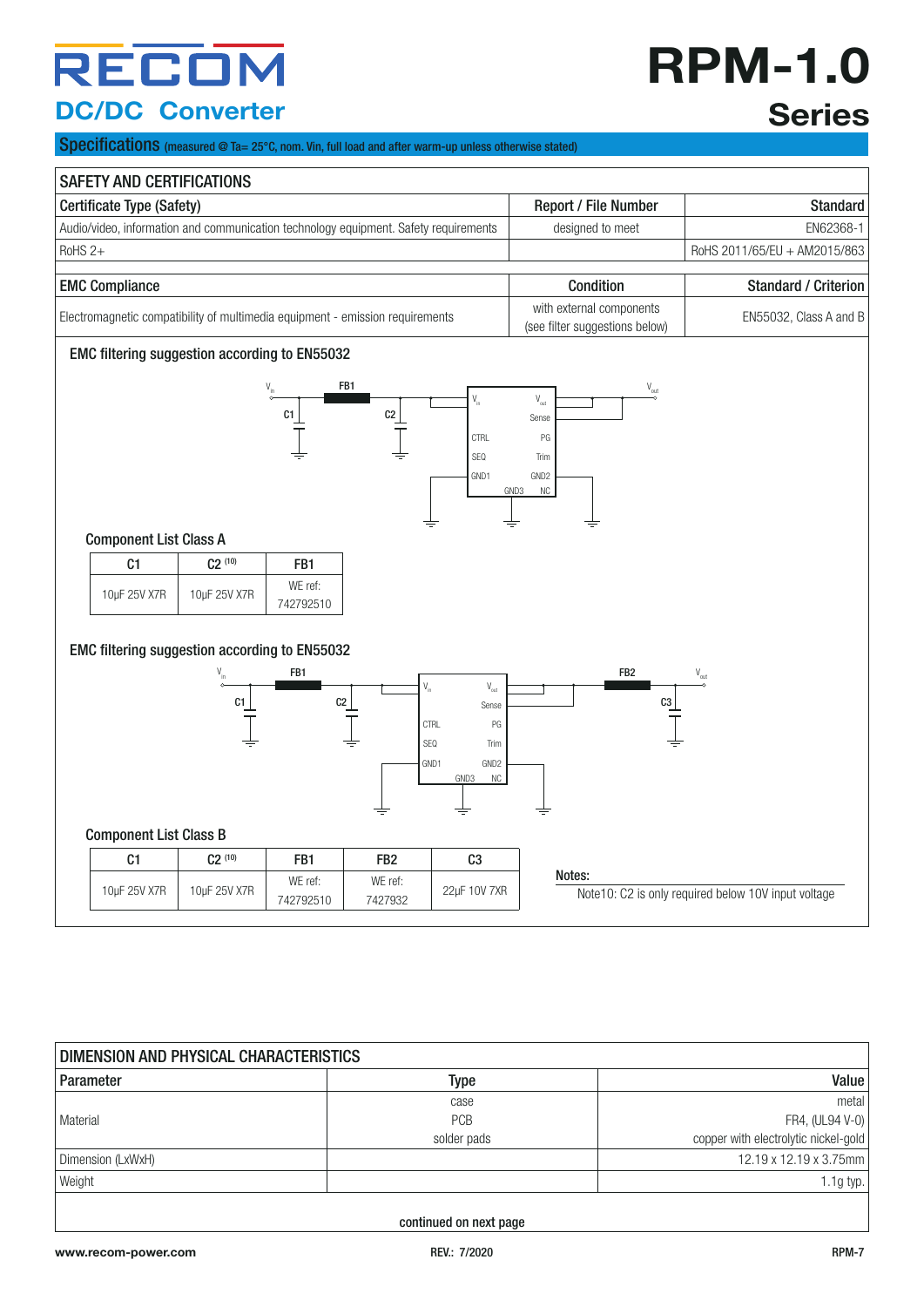## **RPM-1.0 Series**

Specifications (measured @ Ta= 25°C, nom. Vin, full load and after warm-up unless otherwise stated)

#### Dimension Drawing (mm)



 $tc = case$  temperature measuring point Pad tolerance=  $\pm 0.05$ mm Case tolerance=  $+0.25$ mm